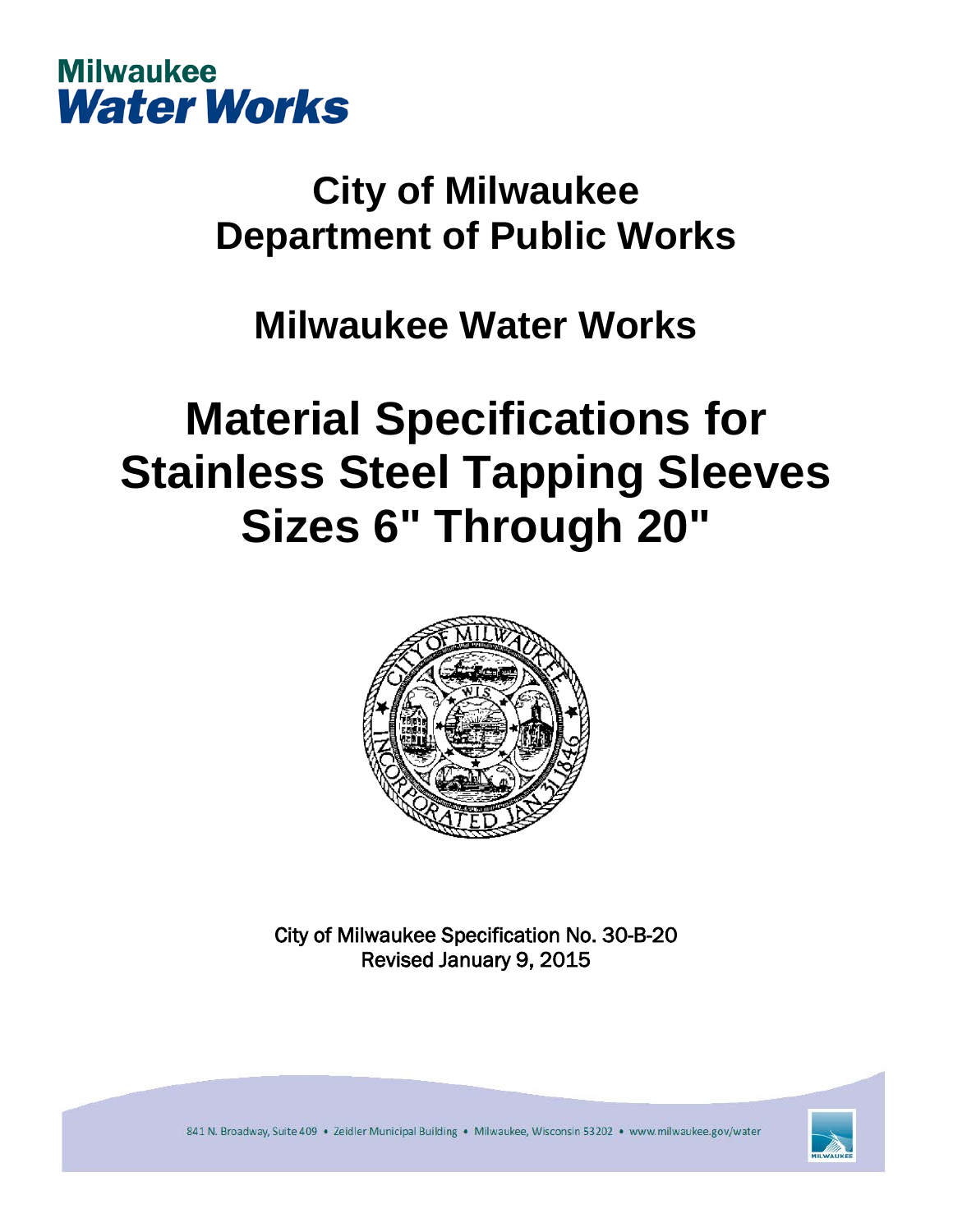**I.** GENERAL REQUIREMENTS: Vendors bidding through the Department of Administration – Business Operations Division, Procurement Services Section, shall comply with the latest version of City of Milwaukee Specification No. 70b-D-7, except as modified herein. ITEMS FURNISHED UNDER THIS SPECIFICATION SHALL COMPLY WITH THE PROVISIONS OF CITY OF MILWAUKEE ORDINANCE 310.18.9.

#### II. TECHNICAL REQUIREMENTS

A. Description: Tapping sleeve, all stainless steel, as described herein, shall consist of a split stainless steel tee which shall have a rubber liner completely enclosed in the stainless steel assembly; all of which is galvanically passive to gray or ductile iron.

Tapping sleeve shall be capable of maintaining a watertight seal around the exterior of the tapped pipe within the limits of the split shell.

- **B.** Standards: Unless otherwise stated, the tapping sleeves shall conform to the latest revisions of the following American Water Works Association Standards:
	- 1. AWWA C111 Standard for Rubber-Gasket Joints for Ductile-Iron Pressure Pipe and Fittings
	- 2. AWWA C207 Standard for Steel Pipe Flanges for Waterworks Service, Sizes 4 In. through 144 In.
	- 3. AWWA C220 Standard for Stainless-Steel Pipe, ½ In. and Larger
	- 4. AWWA C223 Standard for Fabricated Steel and Stainless-Steel Tapping Sleeves
- C. Types of Tapping Sleeves: Tapping sleeve with a flanged outlet end shall be used with tapping valve with tap flanged end x mechanical joint end. Tapping sleeve with a mechanical joint outlet end shall be used with a resilient wedge gate valve with mechanical joint ends.

#### D. Materials:

- 1. Tapping sleeve shell, lugs, flanged outlet end and M.J. outlet end and the test plug shall be stainless steel type 304, conforming to ASTM A-276. Bolts, nuts and washers shall be stainless steel type 304, in conformance with ASTM A-276.
- 2. The outlet branch shall be welded to the flange or M.J. outlet and the shell on the inside and outside. All welds shall be free from pinholes and shall be fully passivated in accordance with ASTM A-380.
- 3. Tapping sleeve shell gasket and the branch sealing gasket shall be made of virgin SBR, NBR or EPDM and must be permanently attached to the tapping sleeve at the factory.
- 4. Nuts shall be coated with an anti-seizing material such as Xylan to prevent galling during tightening.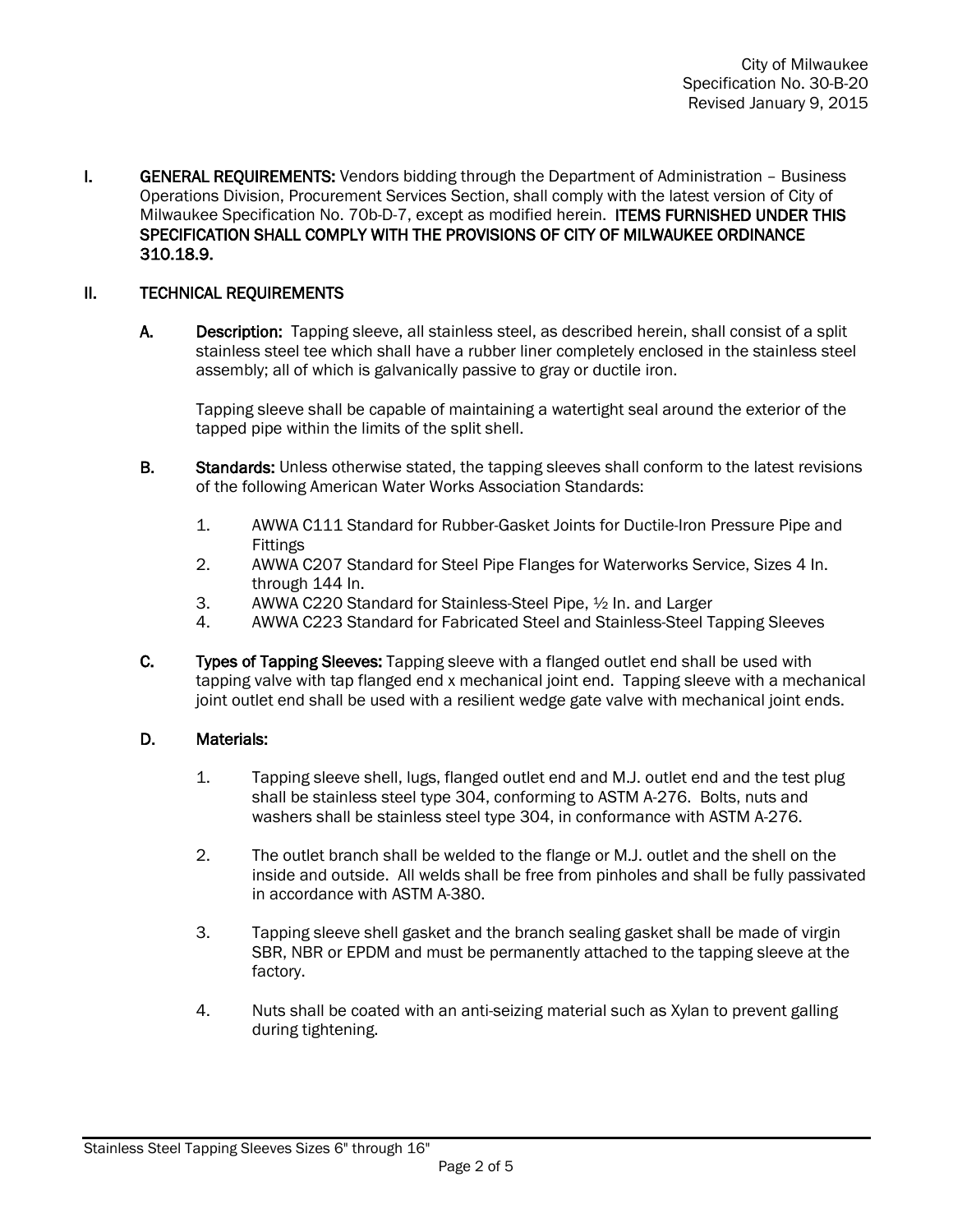- 5. The test port shall be welded to the outlet branch wall.
- 6. The test plug shall have PTFE tape or compound on threads to assist sealing and prevent galling.

#### E. Design:

1. Nominal Sizes: Tapping sleeve, all stainless steel, will be used on 6", 8", 12", 16" and 20" size water main with maximum branch sizes of 4", 6", 8", 12" and 16", respectively. The sleeve halves in each size shall be suitable for use on ductile iron or cast iron pipe having the following outside diameters. 20" size OD range will be specified at time or order.

| Nominal<br>Size | <b>Outside Diameter Range</b> |        |
|-----------------|-------------------------------|--------|
| 6"              | 6.90"                         | 7.20"  |
| 8"              | 9.05"                         | 9.40"  |
| 12"             | 13.20"                        | 13.60" |
| 16"             | 17.40"                        | 17.90" |
| 20" (DI)        | 21.40"                        | 21.80" |
| 20" (CI)        | 21.90"                        | 22.30" |

- 2. The tapping sleeve shell with the branch outlet shall be 11 gauge (.12") minimum thickness. The connecting shell of the sleeve shall be 14 gauge (.07") minimum thickness. Branch outlet shall be 14 gauge (.07") minimum thickness.
- 3. Branch outlet flange for tapping sleeve with flanged end shall be in accordance with AWWA Standard C-207 Class D and shall be drilled to conform to class 125 of ANSI standard B16.1 and faced to conform to MSS SP-60 for mating to a tapping valve.
- 4. Tapping sleeves with a mechanical joint outlet end shall be one piece cast stainless steel and in conformance with AWWA C111. Tabulated mechanical joint dimensions shall conform to AWWA C110.
- 5. Joint lugs shall be furnished with a maximum bolt spacing of 3". The lugs shall be 7 gauge (0.18") minimum thickness and shall be adequately secured by welding to the body of the sleeve and shall be designed to prevent bending of the bolts.
- 6. The nuts and bolts shall have UNC rolled threads and shall be a minimum of 5/8" diameter. Two or more bolts shall be of extra length to assist in installation of the tapping sleeve on the pipe.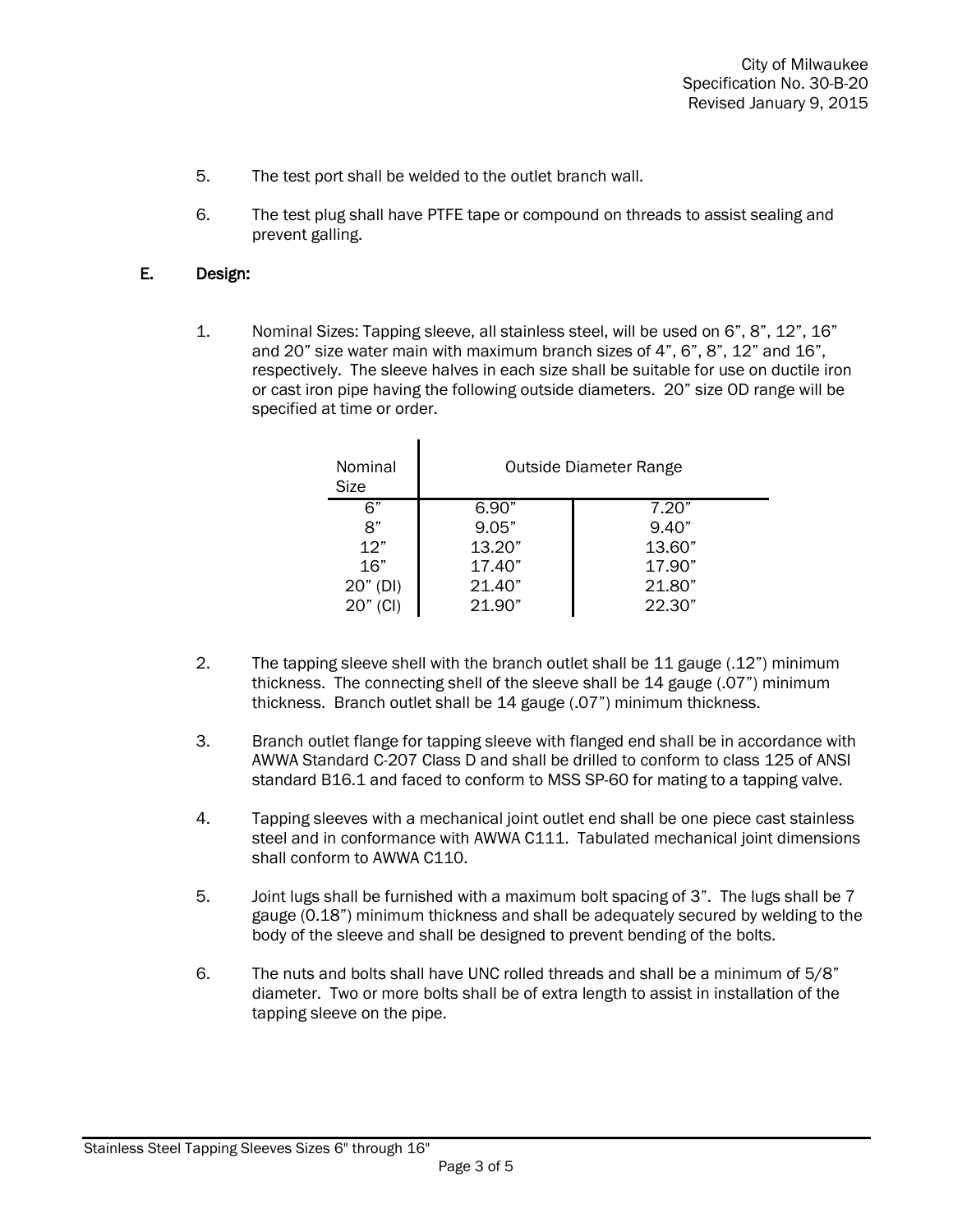- 7. The shell gasket shall be molded to a nominal thickness of  $\frac{1}{4}$  and shall be resistant to crystallizing, aging and permanent set.
- 8. The test plug shall be a  $\frac{3}{4}$ " NPT plug.
- F. Hydraulic Capability: All components of the tapping sleeve shall be structurally adequate to withstand a minimum working pressure of 150psi and a test pressure of 300psi.
- G. Accessories: Tapping sleeve shall be furnished complete with all gaskets, test plug, stainless steel bolts, washers and nuts to secure the shell halves of the sleeve. A full faced gasket shall be furnished and factory affixed to the stainless steel flange of the tapping sleeve with flanged end. The mechanical joint tapping sleeve shall have a mechanical joint outlet gasket that shall come assembled on the mechanical joint outlet branch. Bolts and nuts for the outlet flange are not required under this specification.
- H. Marking: Each tapping sleeve shall bear indelible markings indicating:
	- 1. Nominal Size of the Sleeve
	- 2. Manufacturer's Name
	- 3. Part Number
	- 4. Date of Manufacture<br>5. Rated Working Pressu
	- 5. Rated Working Pressure
	- 6. Test Pressure<br>7. Certified to NS
	- Certified to NSF-61
	- 8. Range of pipe diameter that the sleeve will fit
- **I.** Installation Instruction: Each sleeve shall have installation instructions attached.
- **J.** Certificates: Upon request, the furnishing contractor shall submit in duplicate the following to the Superintendent of Milwaukee Water Works:
	- 1. Manufacturer's certification verifying the conformance of the tapping sleeve and components to the requirements and the test pressure of this specification.
	- 2. Manufacturer's certification of compliance in accordance with Section 6.3 of AWWA C223.
- **III. ACCEPTABLE BRANDS:** The following brands and model numbers have been approved in accordance with City of Milwaukee Specification No. 70b-D-7 and are acceptable to the City of Milwaukee.
	- A. Tapping sleeve with flanged end Cascade Style CST-EX Power Seal Model 3490
	- B. Tapping sleeve with mechanical joint outlet end